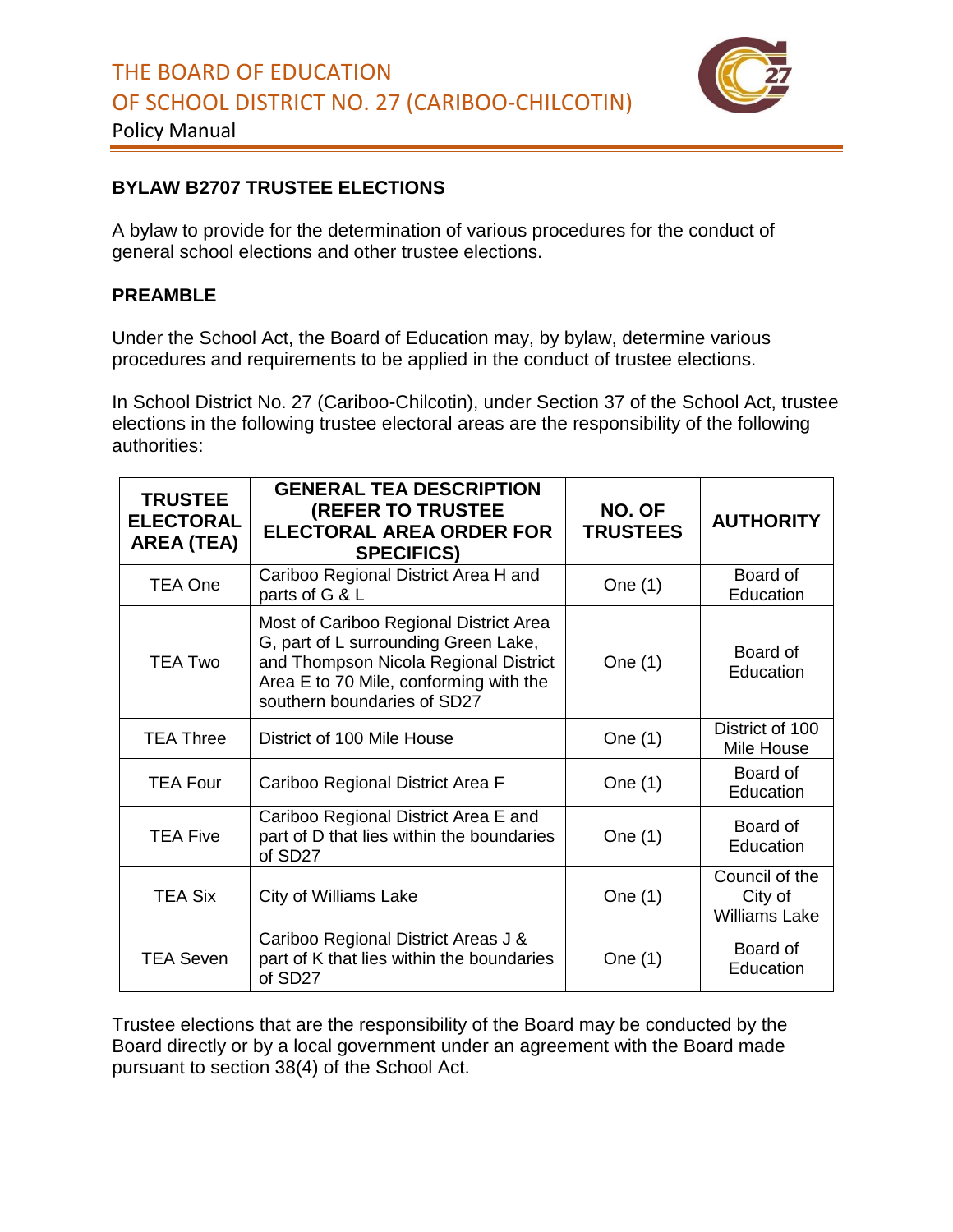The Board of Education, in an open meeting of the board, enacts the following:

## **1. Definitions**

The terms used shall have the meanings assigned by the *School Act,* the *Local Government Act*, and the *Local Elections Campaign Financing Act* except as the context indicates otherwise.

- **1.1.**"Board" or "School Board" means the Board of Education of School District No. 27 (Cariboo-Chilcotin).
- **1.2.**"By-Election" means a trustee election to fill a vacancy on the school board in any of the circumstances in section 36 of the *School Act*.
- **1.3.**"Election" means a trustee election.
- **1.4.**"General Voting Day" means the date on which general voting for a trustee election is to take place, whether part of the general school elections or a byelection.
- **1.5.**"Minister" means the Minister of Education.

# **2. Application**

This bylaw applies to both general school elections and by-elections and to those trustee elections carried out by other authorities, except as otherwise indicated.

## **3. Order of Names on the Ballot**

The order of names of candidates on the ballot will be arranged alphabetically.

# **4. Resolution of Tie Votes after Judicial Recount**

In the event of a tie vote after a judicial recount, the tie vote will be resolved by conducting a lot in accordance with the *Local Government Act.*

## **5. Number of Nominators Required**

For certainty, the minimum number of qualified nominators for a trustee candidate is two.

## **6. Website Access to Candidate Nomination Documents and Campaign Financing Disclosure Statements**

**6.1.**The Board authorizes public access, during the regular office hours at the Board's office, to nomination documents of trustee candidates by internet or other electronic means until 30 days after declaration of the election results.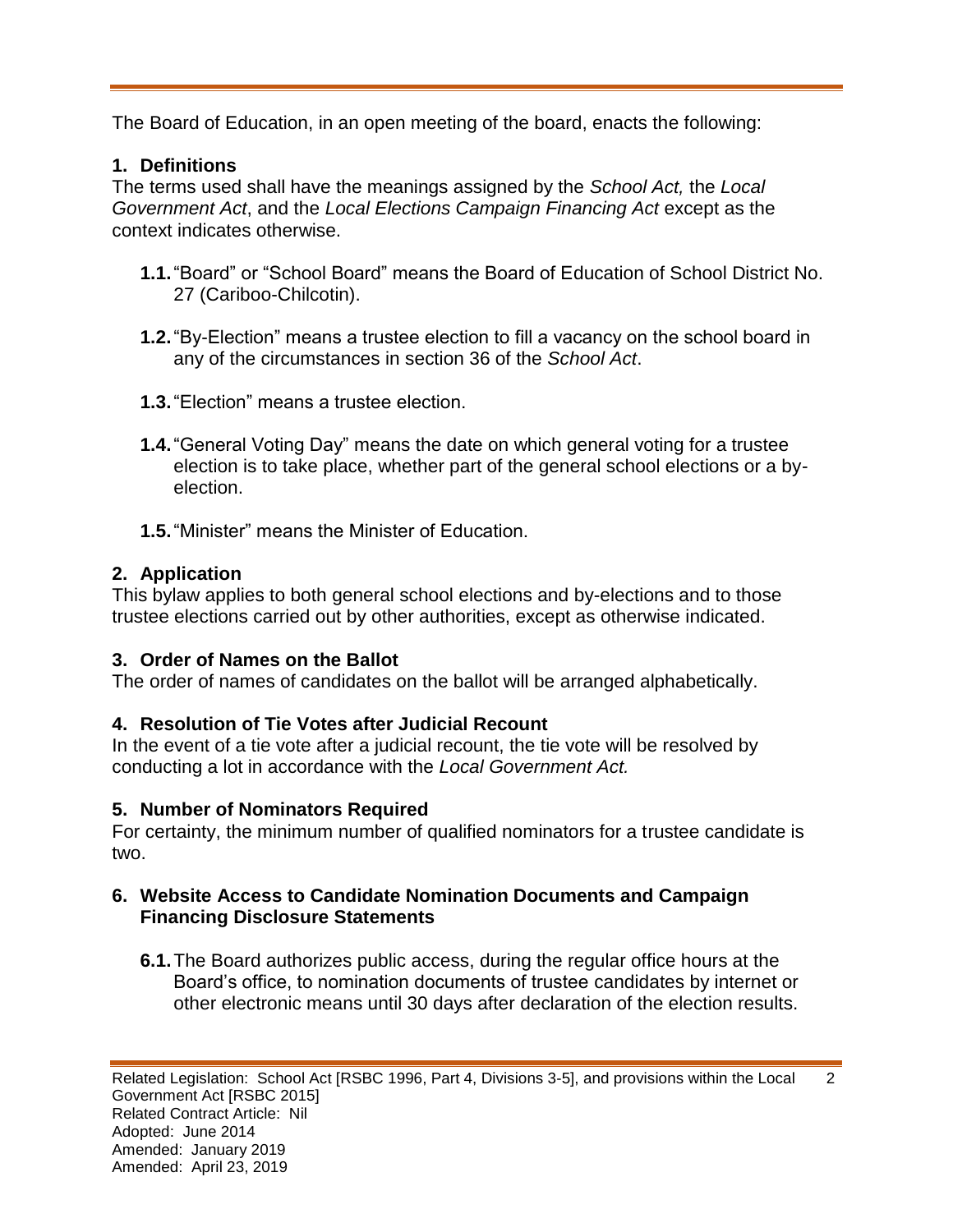- **6.2.**The Board will make available to the public for inspection during the regular office hours of the Board's head office, the trustee candidates' campaign financing disclosure statements and supplementary reports until 5 years after general voting day either by providing:
	- **6.2.1.** Access by internet, or
	- **6.2.2.** A copy of that information for inspection.
- **6.3.**The Board will, on request, provide a copy or other record of trustee candidates' campaign financing disclosure statements and supplementary reports for as long as they are required to be available to the public under section 6.2 for a fee of \$0.05 per printed side of a page.
- **6.4.**All persons or organizations requesting information under section 6, will be advised not to use personal information included in the copy or other record except for a purpose permitted under the Local Elections Campaign Financing Act. A signed statement to this effect may be required.

### **7. Application of Local Government Bylaws**

- **7.1.**In Trustee Electoral Area 3 the election bylaws of the District of 100 Mile House apply to trustee elections conducted by the District of 100 Mile House, except for bylaws determining the minimum number of nominators, the order of names on the ballot, the resolution of tie votes after judicial recount, requiring a nomination deposit, or any other matter on which the local government bylaws may not by law apply to a trustee election.
- **7.2.**In Trustee Electoral Area 6 the election bylaws of the Council of the City of Williams Lake apply to trustee elections conducted by the Council of the City of Williams Lake, except for bylaws determining the minimum number of nominators, the order of names on the ballot, the resolution of tie votes after judicial recount, requiring a nomination deposit, or any other matter on which the local government bylaws may not by law apply to a trustee election.

#### **8. Required Advance Voting Opportunities**

The following additional provisions apply to those trustee elections that the school board conducts on its own behalf except where the Board has adopted a local government bylaw to apply to the trustee election.

**8.1.**Unless the Board is exempted from the requirement by Order of the Minister of Education, an advance voting opportunity will be held on the 10th day before general voting day.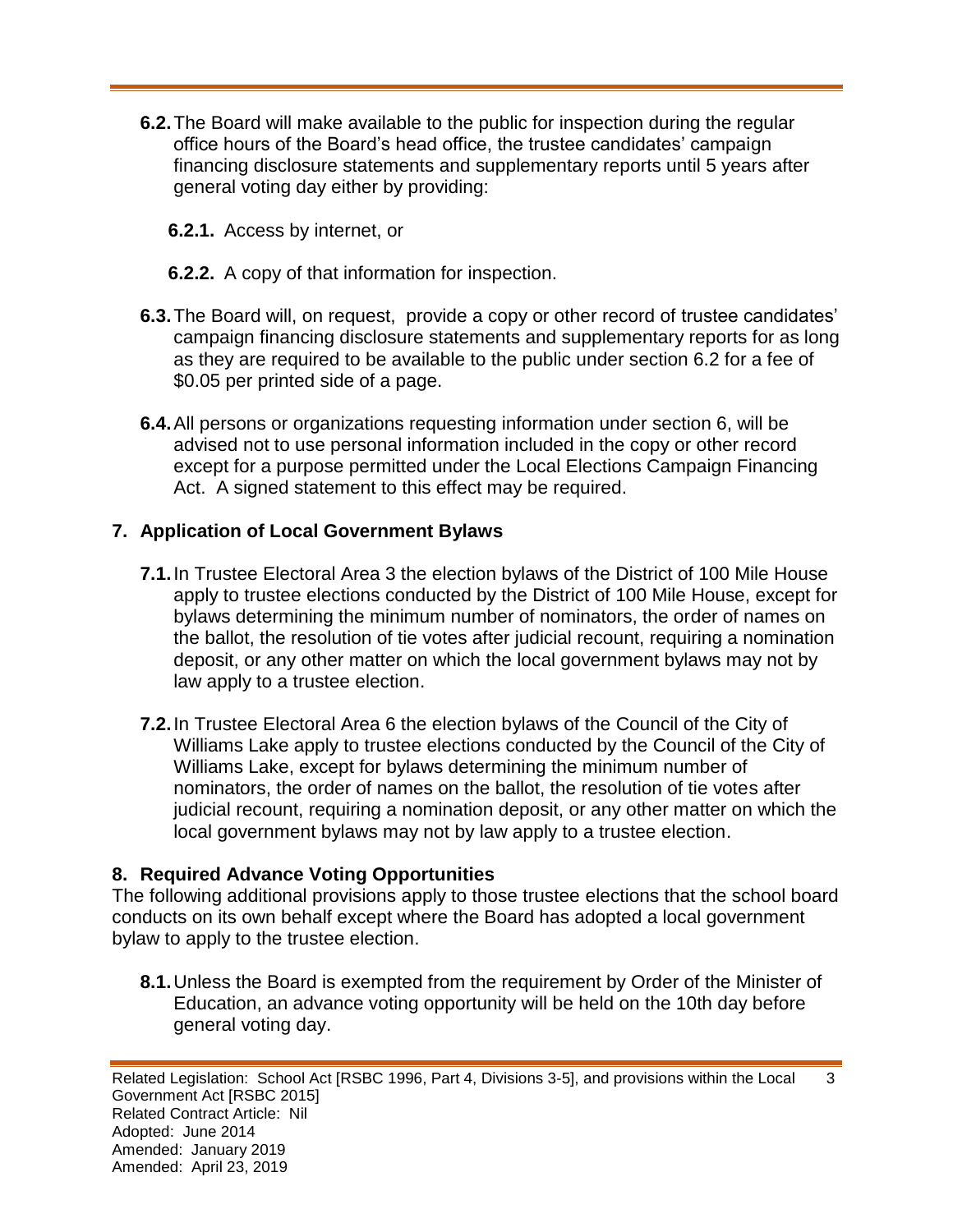- **8.2.**Unless the Board is exempted from the requirement for a second advance voting opportunity by Order of the Minister of Education, or unless s. 8.3 applies, a second advance voting opportunity will be held on:
	- **8.2.1.** in Trustee Electoral Area 3, a municipal TEA, the date specified in the bylaws of the District of 100 Mile House
	- **8.2.2.** in Trustee Electoral Area 6, if the Council of the City of Williams Lake conducts all or a part of the trustee election, the date specified in the bylaws of the Council of the City of Williams Lake as they may be amended from time to time.
- **8.3.**In Trustee Electoral Areas one (1), two (2), four (4), five (5), and seven (7), where the populations of the trustee electoral area is 5,000 or less, the required advance voting opportunity will be held on the tenth day before general voting day and no other advance voting opportunity will be held, except any that are established by the chief election officer.

### **8.4.Additional Advance Voting Opportunities**

The Chief Election Officer is authorized to establish additional advance voting opportunities for each election and to designate the voting places, establish the date and the voting hours of these voting opportunities.

#### **8.5.Additional General Voting Opportunities**

The chief election officer is authorized to establish additional general voting opportunities for general voting day for each election and to designate the voting places and voting hours, within the limits set out in the Local Government Act, for such voting opportunities.

#### **8.6.Special Voting Opportunities**

In Trustee Electoral Area 6, if the Council of the City of Williams Lake conducts all or a part of the trustee election, in order to give electors who may otherwise be unable to vote an opportunity to do so, special voting opportunities will be those locations, dates and times as specified in the bylaws of the Council of the City of Williams Lake as they may be amended from time to time.

#### **9. Mail Ballot Voting**

- **9.1.**Subject to the Local Government Act, voting and registration may be done by mail for:
	- **9.1.1.** persons who have a physical disability, illness or injury that affects their ability to vote at another voting opportunity;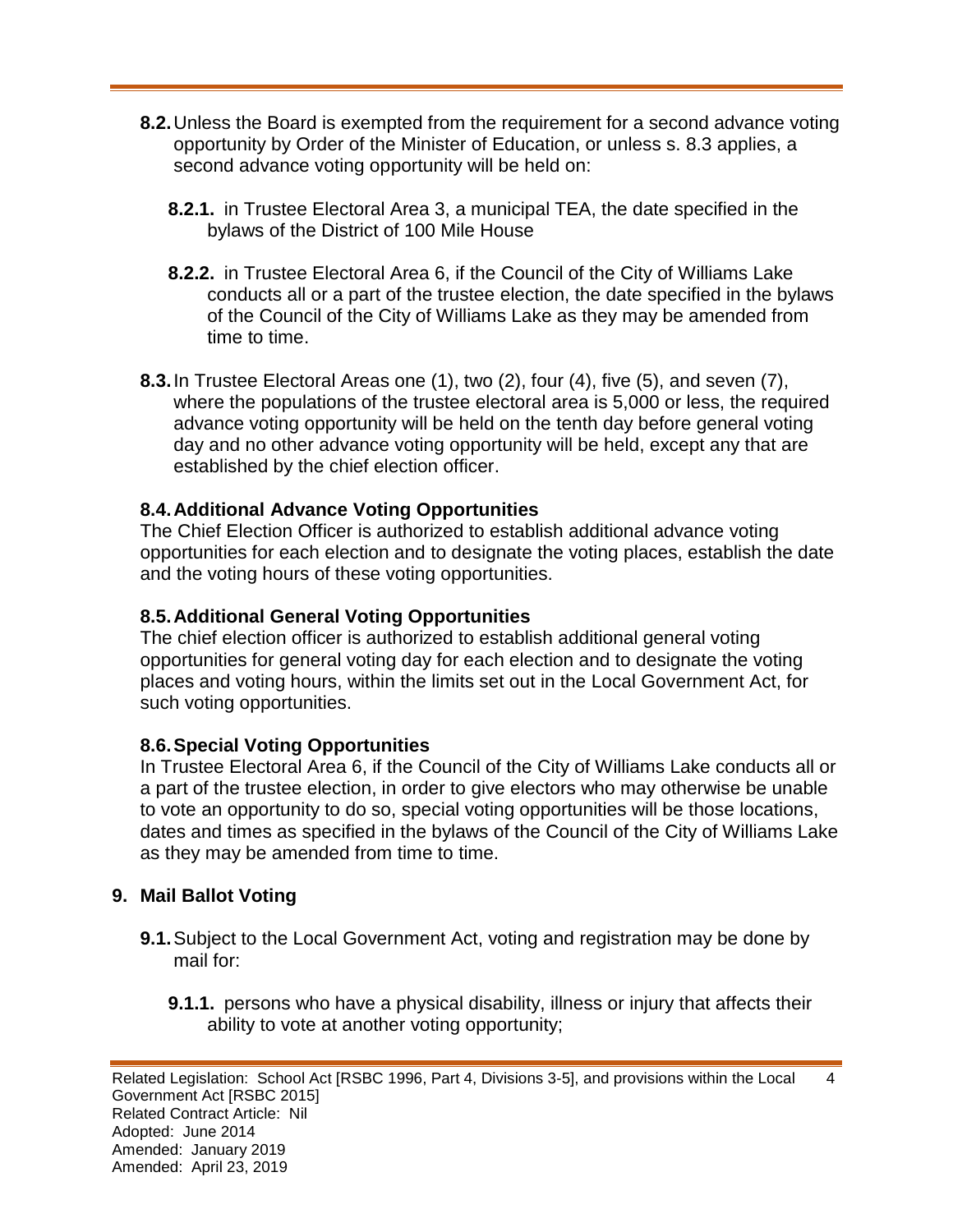- **9.1.2.** persons who expect to be absent from the trustee electoral area on general voting day and at the times of all advance voting opportunities; or
- **9.1.3.** persons who reside in a specified area of the jurisdiction for which the election is being held that is more than 75 kilometres from the closest voting place at which they are entitled to vote.

### **9.2.Application Procedure**

- **9.2.1.** A person wishing to vote by mail ballot shall apply by giving their name and address to the chief election officer or to the person designated by the chief election officer for such purposes, during the period commencing 7 days before the first day of advance voting and ending at 4:00 pm on the Thursday two days before general voting day.
- **9.2.2.** Upon receipt of a request for a mail ballot, the chief election officer or designate shall, between the first day of advanced voting and 4:00 p.m. on the Thursday two days before general voting day:
	- a) make available to the applicant, a mail ballot package as specified in section 110(7) of the Local Government Act, together with a statement advising the elector that the elector must meet one or more of the mail ballot criteria specified in section 9.1 of this bylaw, and that they must attest to such fact; and
	- b) immediately record and, upon request, make available for inspection:
		- i. the name and address of the elector to whom the mail ballot package was issued; and
		- ii. the number of the voting division in which the person is registered as an elector, or "new elector", if that person is not on the register of electors.

### **9.3.Voting Procedures**

- **9.3.1.** To vote using a mail ballot, the elector shall mark the ballot in accordance with the instructions contained in the mail ballot package provided by the chief election officer.
- **9.3.2.** After marking the ballot, the elector shall:
	- a) place the ballot in the secrecy envelope provided and seal the secrecy envelope;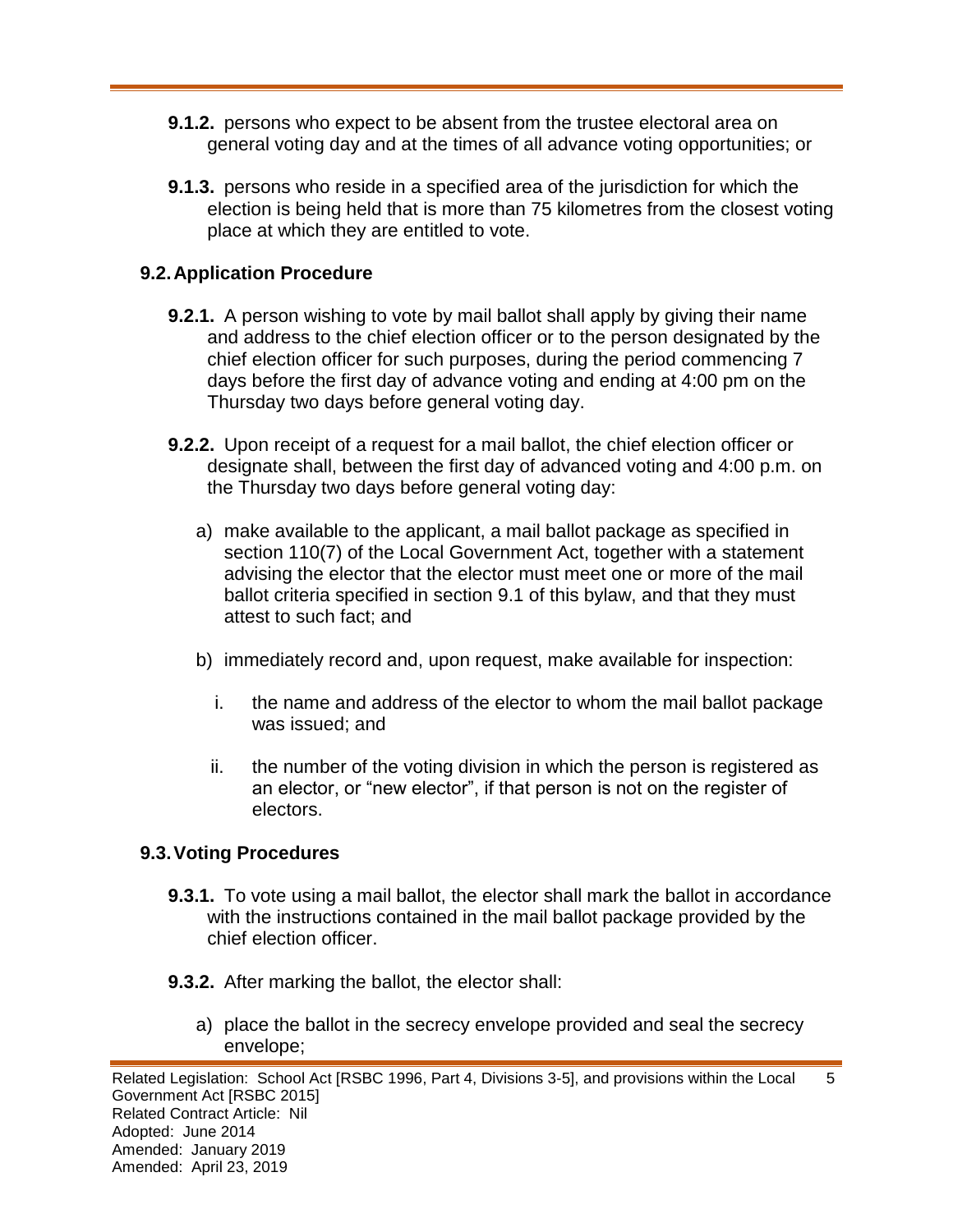- b) place the secrecy envelope in the certification envelope, and complete and sign the certification printed on such envelope, and then seal the certification envelope;
- c) place the certification envelope, together with a completed elector registration application, if required, in the outer envelope, and then seal the outer envelope;
- d) mail, or have delivered, the outer envelope and its contents to the chief election officer at the address specified so that it is received no later than the close of voting on general voting day.

#### **9.4.Ballot Acceptance or Rejection**

- **9.4.1.** Until 4:00 pm. on the Thursday two days before general voting day, upon receipt of the outer envelope and its contents, the chief election officer or designate shall immediately record the date of such receipt and shall then open the outer envelope and remove and examine the certification envelope and the completed elector registration application, if applicable, and if satisfied as to:
	- a) the identity and entitlement to vote of the elector whose ballot is enclosed;
	- b) the completeness of the certification; and
	- c) the fulfilment of the requirements of section 70 of the Local Government Act in the case of a person who is registering as a new elector;

the chief election officer or designate shall mark the certification envelope as "accepted", and shall retain in his custody all such certification envelopes in order to deal with any challenges made in accordance with section 9.5 of this bylaw.

- **9.4.2.** The unopened certification envelopes shall remain in the custody of the chief election officer or designate until 4:00 p.m. on the Thursday two days before general voting day, at which time the certification envelopes containing the secrecy envelopes shall be opened in the presence of at least one other person, including any scrutineers present.
- **9.4.3.** At 4:00 p.m. on the Thursday two days before general voting day, the chief election officer or designate shall place all secrecy envelopes received up until that time into a ballot box specified for such purpose, where such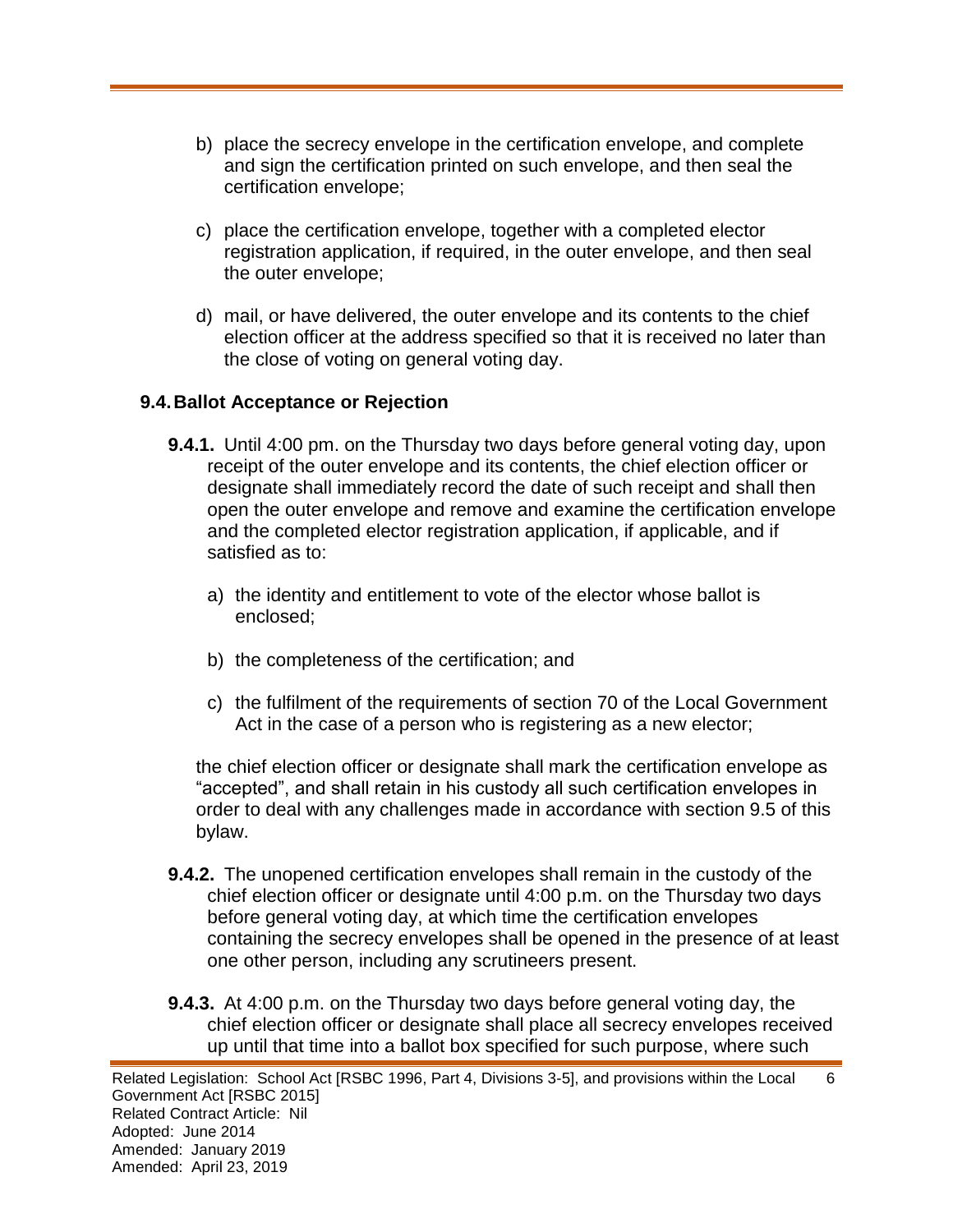secrecy envelopes were received from persons whose right to vote using a mail ballot has not been challenged, or where such challenge has been resolved and the challenged person permitted to vote.

- **9.4.4.** Where an outer envelope and its contents are received by the chief election officer or designate between 4:00 p.m. on the Thursday two days before general voting day and the close of voting on general voting day, the provisions of section 9.4.1 of this bylaw with regard to ballot acceptance shall apply and the chief election officer or designate shall retain such envelopes in their possession until the close of voting and at that time shall open such certification envelopes in the presence of at least one other person, including any scrutineers present, and place the secrecy envelope containing the ballot into the ballot box containing the other unopened secrecy envelopes.
- **9.4.5.** As soon as possible after all of the secrecy envelopes have been placed in the ballot box designated for that purpose, the ballot box shall be opened under the supervision of the chief election officer or designate, and in the presence of at least one other person and any scrutineers present, the secrecy envelopes shall be opened and the ballots contained therein counted in accordance with the provisions of the Local Government Act.

#### **9.4.6.** Where:

- a) upon receipt of an outer envelope, the chief election officer is not satisfied as to the identity of the elector whose ballot is enclosed; or
- b) in the case of a person required to complete an application for registration as an elector, such application has not been completed in accordance with section 70 of the Local Government Act; or
- c) the outer envelope is received by the chief election officer or designate after the close of voting on general voting day,

The certification envelope shall remain unopened and the chief election officer shall mark such envelope as "rejected", and shall note the reasons therefor, and the ballot contained therein shall not be counted in the election.

### **9.5.Challenge of Elector**